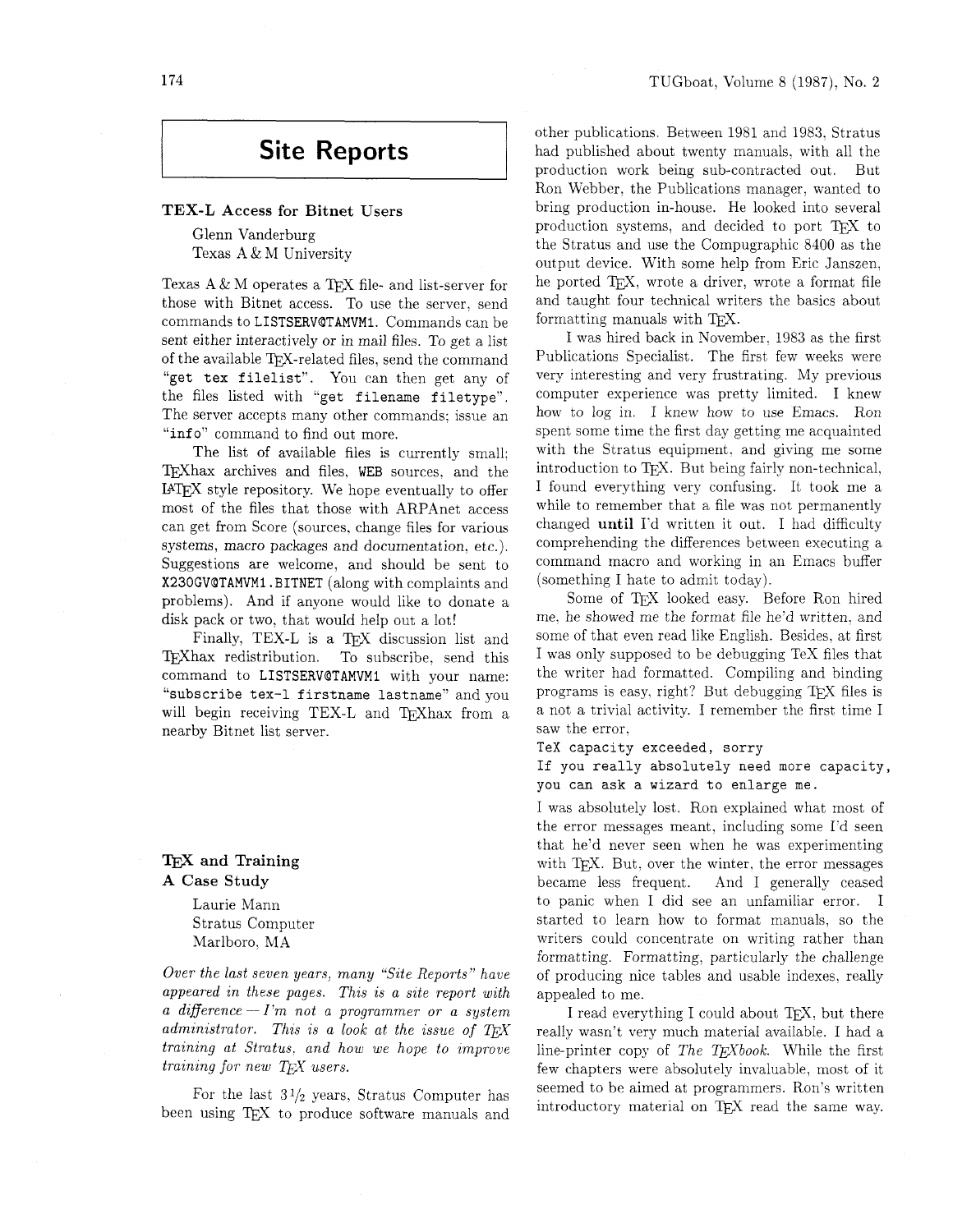Though I struggled with  $TFX$  a lot as I was first learning it, within a few months I was  $T_F Xnician$ enough to format manuals and send off completed manuals to our printer every month.

The fledgling production group added a second book producer in April, 1984. Carol Klos also had little computer experience before coming to Stratus, but was interested in learning about manual production. She also found learning TFX difficult, but was soon producing high-quality manuals. That fall. I became the Production group's manager. By mid-85 there were five Publications Specialists and one full-time Typesetter in the Production group. We also added a Compugraphic 8600 typesetter and an MCS High Speed Processor. The department produced something over sixty manuals. some newsletters. and some long Marketing projects in 1984 and 1985.

One of first things I was supposed to do upon becoming the group's manager was to assemble an in-house production manual. Well, one thing led to another, and the manual sits in assorted pieces in my directories. Over the last few years, I restructured Ron's basic TFX information and included lots of examples. I worked with Mary Fusoni, the second technical writer at Stratus, to develop formatting and indexing guidelines for writers. I wrote up many brief descriptions of how to use tools and equipment, but this information is disorganized and is sometimes later found to be wrong (I've since strongly encouraged people to edit what I write). While I'm a TFX resource. I'm not a very good teacher. and the training materials we have are somewhat lacking.

Back in 1985, when three new people joined the group in a six week period. I worked with each person individually for a time but pretty much encouraged her to learn things on her own. The worst mistake here was giving new hires too much. too fast. What I should have done instead was to introduce new employees to the computer system, and have them spend a few days learning Emacs and basic operating system (VOS) commands. I should have waited before introducing  $T_F X$ , working with the batch queue, debugging files, using the phototypesetter, etc. But despite the fact that everyone had early difficulties, the entire group has now been together for over two years. For the last two years, manual production has been so efficient that manuals were completed and printed before the software release tapes were cut.

In-house manual production saves time and money. Not long after Ron brought Production inhouse, he created positions for Editors and Project Leaders. He also had us strengthen department procedures, and develop a team approach to manual publication. Our department now has five project leaders, each one responsible for an area of Stratus manuals (Communications, End-User, Languages. etc). Each team consists of a Project Leader, Writer, Editor and Publication Specialist. The Publication Specialist is responsible for most of the formatting, illustrating, and production of the manuals. The Writer writes the manual. but does minimal TFJ formatting. The Editors and Projects Leaders usually don't touch the source files at all. and work only on typeset galleys. We all believe this team approach has helped us improve the quality of our manuals. Our customers have been giving us good marks over the last two years. Three manuals were published in 1985 won local Society for Technical Communication (STC) awards. and one of those took an International STC award.

Ron was a member of TUG in the early '80s, and I joined in 1986, after spending a year in the STC. But our only contact with TUG was through TUGBOAT. When I went to the TFX conference at Tufts last summer, I wasn't sure what to expect. Would I be the only non-programmer there? Was TEX training an issue for other sites? It turns out that **all kinds of people use T<sub>F</sub>X**, from secretaries to technical writers, from graphic designers. to, yes. computer programmers. A number of us got together to discuss how to improve T<sub>F</sub>X training, and we all felt it was something we should pursue in the future.

Over the winter. I came to the conclusion that as much as I liked working with TFX, I really didn't much like the managerial side of the job, so I switched jobs with Carol. This has given me more time to study  $T_F X$ , as I've been implementing a new format file. Additionally, I have started to organize material for that production manual. This is important now because Carol will be hiring more Production Specialists over the next few months. Carol and I want to take a more structured approach to the training of new people. Additionally. we are going to see if we can hire people with prior publishing and/or computer experience (send your resumes to Carol if you are interested — we may also be hiring a tools programmer later this year).

While hiring non-technical people to work with *QX* succeeds in the long run, it can cause a lot of job frustration. particularly in the first months. There are several reasons for this:

- **1.** Insufficient instruction on how to use VOS.
- **2.** Insufficient instruction on how to use Emacs.
- **3.** Insufficient material on basic TFX information for non-programmers.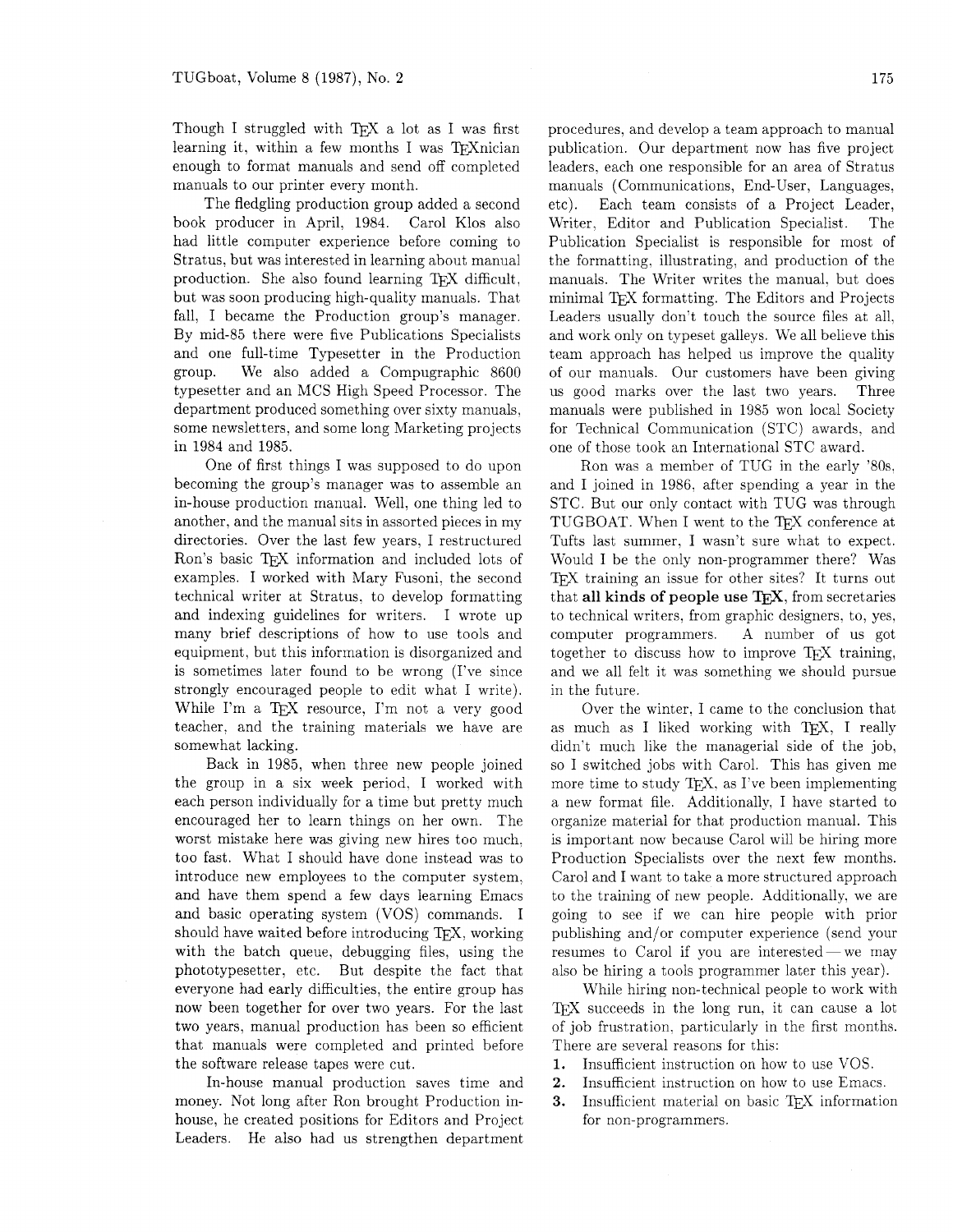**4.** Insufficient organized material on formatting standards and production tools.

Stratus now has good introductory manuals about VOS and about Emacs. We will need to help new people get adjusted to using computer equipment, and have taken this into consideration as an important part of new-hire training. Until new hires are comfortable using VOS and Emacs, it's counter-productive to present much about TFX.

We want to take a more structured approach to teaching production skills in general and TEX in particular. Initially, only the basics about TFX will be presented. It's been my personal experience that overloading TFXnical detail early on is very confusing to most non-programmers. (It's very interesting once you've adapted to using TFX, but not immediately.) Once the new hires master simple T<sub>F</sub>X concepts (like font designations, spacing, running  $TFX$ ) they can go on to learn about how TFX is used to create "beautiful books."

Since last summer, with the help of others in the Publications department, I've been assembling an outline for the production manual. Actually. the planned manual is now two $-a$  tutorial and a reference manual. Here's the proposed outline for the tutorial:

#### Introduction

Section 1: VOS Tutorial

- **A.** VOS and Stratus Computers
- B. Using VOS
	- 1. Logging-In and Logging-Out
- *C.* Using Emacs
	- 1. Moving the Cursor<br>2. Moving Text
	- **2.** Moving Text
	- **3.** Saving Text
- D. File Management
- E. Basic VOS Commands

Section 2: Introductory TFX Reference Material

- **A.** Basic Printing Concepts
	- 1. Fonts
		- **a.** Characters
	- **2.** Spacing
	- **3.** Page Make-up
- B. Typesetting Languages and TFX
- **C.** Stratus Implementation of TFX
	- 1. Type Fonts and Type Faces
	- $2.$ Point Sizes
	- 3. Spacing
		- **a.** Examples of Vertical Spacing
		- b. Examples of Horizontal Spacing
		- *c.* Special Characters
	- 4. Running TFX
- **a.** Debugging Log Files
- b. Preparing Files for the Typesetter
- 5. Introduction to Machines

Section 3: T<sub>F</sub>X Tutorial

- **A.** Exercise 1: A Letter
- B. Exercise 2: A Sign
- *C.* Exercise 3: A Phonelist
- **D.** Exercise 4: A Flyer
- E. Exercise 5: A Form
- F. Exercise 6: A Table
- **G.** Exercise 8: A Report

*Note on presentation of samples: Each exercise will begin with the specifications for a job and an unformatted file (the manual will also direct the reader to an on-line, unformatted file). In the back of the book, the final, formatted file will appear on a left-hand page and the typeset output will appear on a right-hand page.* 

Appendix A: Formatted file and typeset output for each exercise

When people are brought in, they will have five experienced Publications Specialists to help train them. We also hope to have this tutorial in place in the next few weeks, with the reference manual to follow later in the summer. I'll let you know how things go.

#### **Data General Site Report**

Bart Childs

We have updated to TFX 2.1 and now support  $DG$ 's 4558 laser printer, which is a pretty plain Canon engine. I mentioned some of its limitations in the last issue. We seem to have little or no problem with it except that the size of the font downloading files is inordinately large. It can still operate near rated capacity with parallel or 19.2k serial interfaces.

We also have graphics inclusion. The source of the driver is the same as for our QMS driver: thus we are making it by use of a change file and have a large number of "device dependencies" as well as the "system dependencies". We reserve the latter for the operating system and compilers.

Graphics inclusion in the QMS uses the QUIC language and Canon-compatible instructions on the 4558. We use QIC and LBP for the file extensions. I have written a WEB code for the translation of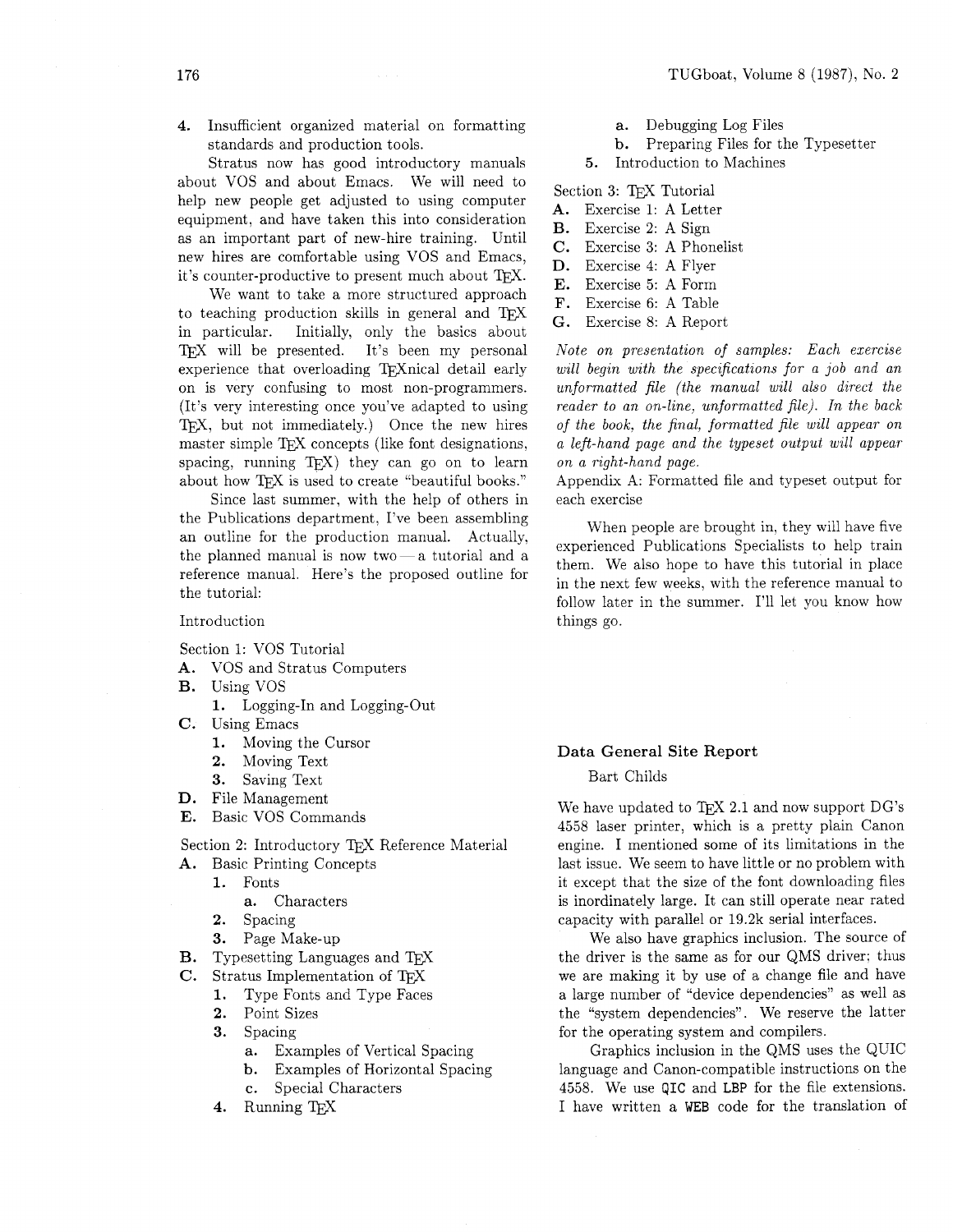translation of bitmap patterns. both DECnet and VAX/PSI (X-25) links.

named drawing is included by use of the  $T_{\rm EX}$  implementations. When  $T_{\rm EX}$  spots an error in an command:<br>input file and prompts the (interactive) user with

### \special{copy{drawing}}

This implies that drawing.qic is read by the QMS driver and that drawing. lbp is read by the 4558 driver. This is a step toward the goals mentioned by Leslie Lamport in the last issue without committing to PostScript only.

I suggest that we introduce a companion file with the extension .siz that would be created by any graphics-producing program or translator. This would give TFX the information necessary to allocate the space for graphics.

under VAX/VMS. These are believed to be equally  $\frac{1}{100}$  to Tex\$TPU-INI. The contents of the file are then

by an interactive user. If it was, TEX runs in<br>error\_stop\_mode, where it will prompt the user  $\frac{E}{2}$  DEFINE TPUSECINI BAE\$SYSTEM:EVEplus for instructions if an error is detected. When \$ DEFINE TeX\$TPU\_INI SYS\$LOGIN:EVEplus.INI used non-interactively, TEX runs in batch\_mode; errors are recorded in the transcript file but execution is not affected. This facility was absent from the last Stanford distribution received by the author (TFX 1.3) while Kellerman and Smith use a command line qualifier to set batch mode.

The interactive or batch nature of a job is determined by testing whether the process-permanent logical name SYS\$INPUT translates to a terminal device. (SYS\$INPUT is used because of the prompting mechanism of LIB\$GET-FOREIGN.) This means that, when executed from a command procedure by an interactive user, TFX runs in batch\_mode; this is similar to other VMS utilities. The technique works for "virtual" and networked terminals as well as

QIC files to LBP files. It is limited at this time to directly-connected devices. It has been tested over

We require that the TEX sources allocate the The second enhancement is to interface TEX to space for the graphics to be included. The graphic an editor, a feature which is missing from both VMS an editor, a feature which is missing from both VMS input file and prompts the (interactive) user with "?," a reply of "E" invokes the editor and positions the cursor at the place in the input file where  $T_F X$ spotted the error. After correcting the text, exiting the editor causes the file to be written to disc; the context of the error is again displayed and the "?" prompt re-issued.

> The editor which has been interfaced to TFX is callable TPU, since it allows the cursor to be positioned at the appropriate part of the file with ease. However, the user is not restricted to the default EVE editing interface. Customised editors. such as the EDT emulator, can be selected in the usual way, simply by assigning the appropriate section file to the logical name TPUSECINI.

To position the cursor at the correct point in the text, a file is created in SYS\$SCRATCH containing the required TPU commands. This is executed as **Enhancements to TFX on the VAX** the editor starts up and deleted as it exits. It is possible to add commands to this initialisation Adrian F. Clark file; this could be used for, say, loading TEX-related<br>British Aerospace beyond definitions. To do this, the TPU commands keypad definitions. To do this, the TPU commands This note describes two enhancements to  $T_{E}X$  should be stored in a file and its name assigned to  $T_{E}X$  to  $T_{E}X$  for  $T_{E}X$ . The contents of the file are then

applicable to the two VMS implementations, by<br>
David Fuchs (the Stanford distribution) and by<br>
Kellerman and Smith.<br>
The first enhancement allows TEX to deter-<br>
mine automatically whether or not it was invoked<br>
by an inter where EVEplus . IN1 contains the line:

set\_edt\_keypad;

The enhancements are largely made via TFX's VMS change file, although a little of the code is contained in a separately-compiled file written in Fortran. The change file is based on David Fuchs' T<sub>F</sub>X 1.3 implementation, modified by the author for TFX 2.0. The interaction-testing code works on any VMS 4 version; the editor interface was written under VMS 4.5 but should work on VMS 4.2 and later systems. The files which implement these enhancements are available to the TFX community; they can be obtained, for those with access to JANET, by MAILing a request to **UK.AC.KCL.PH.IPG::ALIEN.**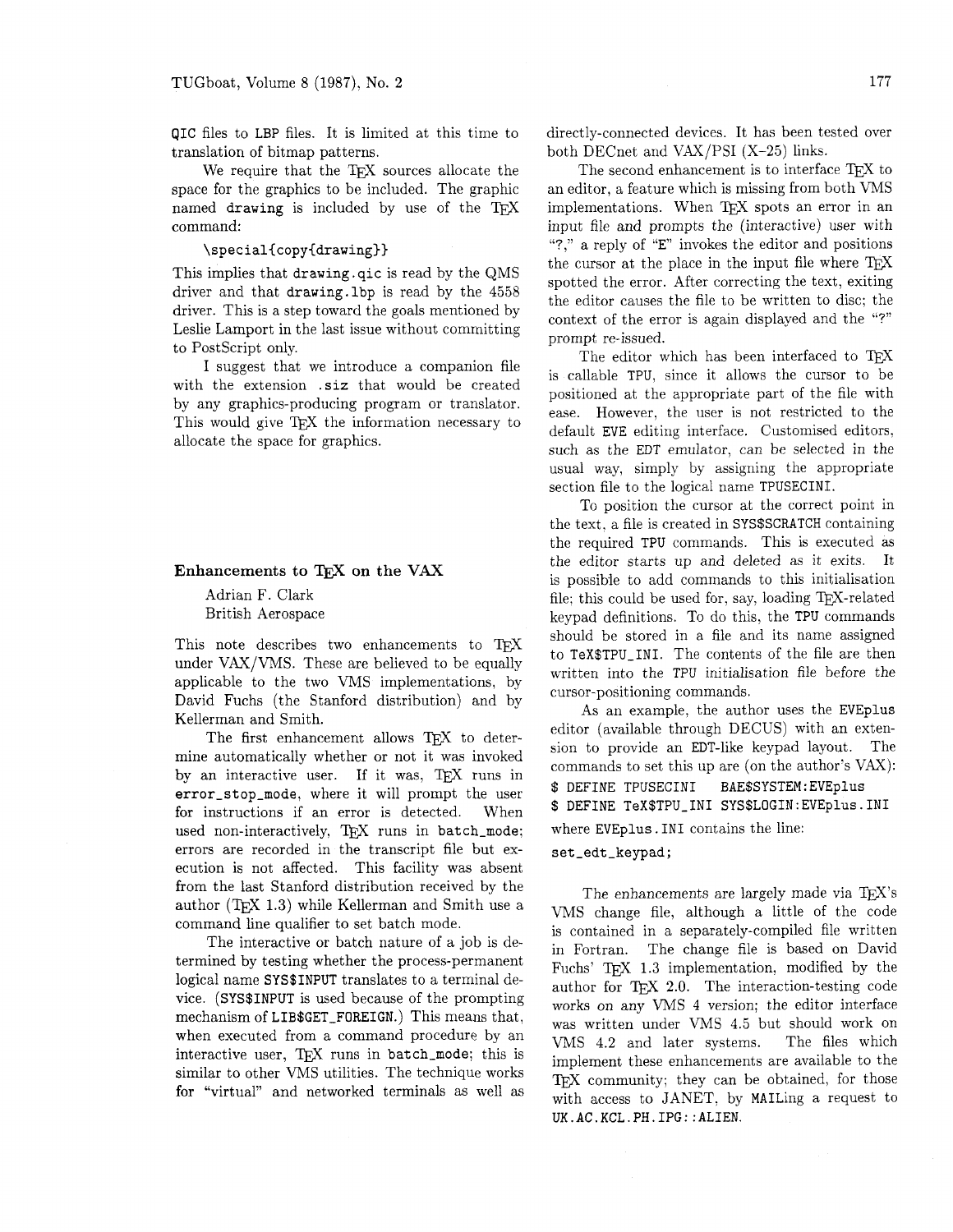#### **IBM VM/CMS Site Report**

### Dean Guenther Washington State University

Back in January, a new IBM VM/CMS distribution tape was made available through Maria Code. This tape corrected one problem in the CMS version of TFX. The problem showed itself in documents which used **\write** statements. Specifically, a **\write** with an argument of more than 256 characters was being truncated. The max length has now been increased to 2048.

On this tape were extensive corrections to the drivers for the IBM 3812. 3820, 3800-3, 4250. and APA6670 (Sherpa). Thanks for these are due to Bob Creasy. These drivers now can imbed inline GDDM or SAS/Graph graphic page segment. For example,

#### \specialiIPS *filename)*

where *filename* has the filetype of PSEG3820. Refer to the following article by Gil Pierson on creating SAS files for imbedding into TFX. Thanks to Gil for getting this going.

Another contribution from Bob was a utility. PFS, which creates the Computer Modern font set for the 3812, 3820, 4250, APA6670 or 3800-3. It uses standard METAFONT and sets the blackness and other parameters depending on which printer it is creating fonts for. It does take quite a bit of CPU time, so I would recommend that you use VM/Batch for this job.

Agnes Hsu added the missing filemode specification in the CMS changes file for BIBTEX.

The CMS version of METAFONT now accepts information from the command line. Corrections were made to these MF files: CMBASE, CMTT12, CMTTIO, CMRS, GREEKU; CMSS9, and CMSSI9. This brings these 7 files up to date. A new MF file, CMHINCH (half inch) has been included for those printers that cannot handle CMINCH.

Other changes:

- A utility to convert old 2K TFMs to the new 1K format has been added;
- The changes file for INITeX is now included;
- Faster versions of the CMS  $\Rightarrow$  MVS transfer programs (APART/TOGETHER);
- Finally, GFtoDVI now works properly on CMS.

The same week this tape was sent to Maria. the message "It happened.. . " came across the network. (See TUGboat, Vol. 8, No. 1. pg 6.) I didn't have time to install the fixes to make  $T_F X$  2.1 until April. Along with  $T_F X$  2.1, this tape contains a CMS changes file for GFtoPK. The first tests of GFtoPK seem to work fine. I also modified the PSIZZL macros to use CM instead of AM fonts. Finally, the file for testing IBM fonts (IBMFONT. TEX) was fixed. As of May. Maria has the VM/CMS TFX 2.1 distribution.

As for IBM font tapes. by the time this is published, Maria will have MVS font tapes for the IBM 3800-3. 3820, and 3812. Maria also has CMS dump format tapes for the 3800-3. 3820, 3812 and 4250. No font tape is available for the APA6670.

Janene Winter has put together a collection of mode-def settings that she has found to be optimal for the IBM printers cited above. These settings appear along with cornparable settings for other printers in the overview beginning on page 132.

#### **SAS Merged with**

Gil Pierson Washington State University

If you want to merge SASJGraph output into TEX output on the IBM printers, you can do so fairly easily with the VM/CMS distribution driver programs. First you build a SAS program with the GDDMNICKNAME of IBM3820. Specify the GSFNAME to be the filename of the input file. The GDDMTOKEN must reflect the resolution of the printer, in this case IMG240X. Consider this example which uses the filename of DRLM3:

OPTIONS NOTEXT82; GOPTIONS DEVICE=GDDMFAM4 GSFNAME=DRUM3 GSFLEN=264 GSFMODE=REPLACE GDDMNICKNAME=IBM3820 GDDMTOKEN=IMG240X NODISPLAY; DATA A; M=2; N=5; PI=3.1416; DO Y=O TO 1 BY .02; DO X=O TO I BY .02;  $Z=2*(SIN(M*PI*X)*SIN(N*PI*Y)+$ SIN(N\*PI\*X)\*SIN(M\*PI\*Y)); OUTPUT ; END ; END ; FORMAT Z 4.1; RUN; PROC G3D; PLOT Y\*X=Z / CTOP=GREEN CBOTTOM=RED; TITLE C=WHITE F=SIMPLEX 'M=2 N=5';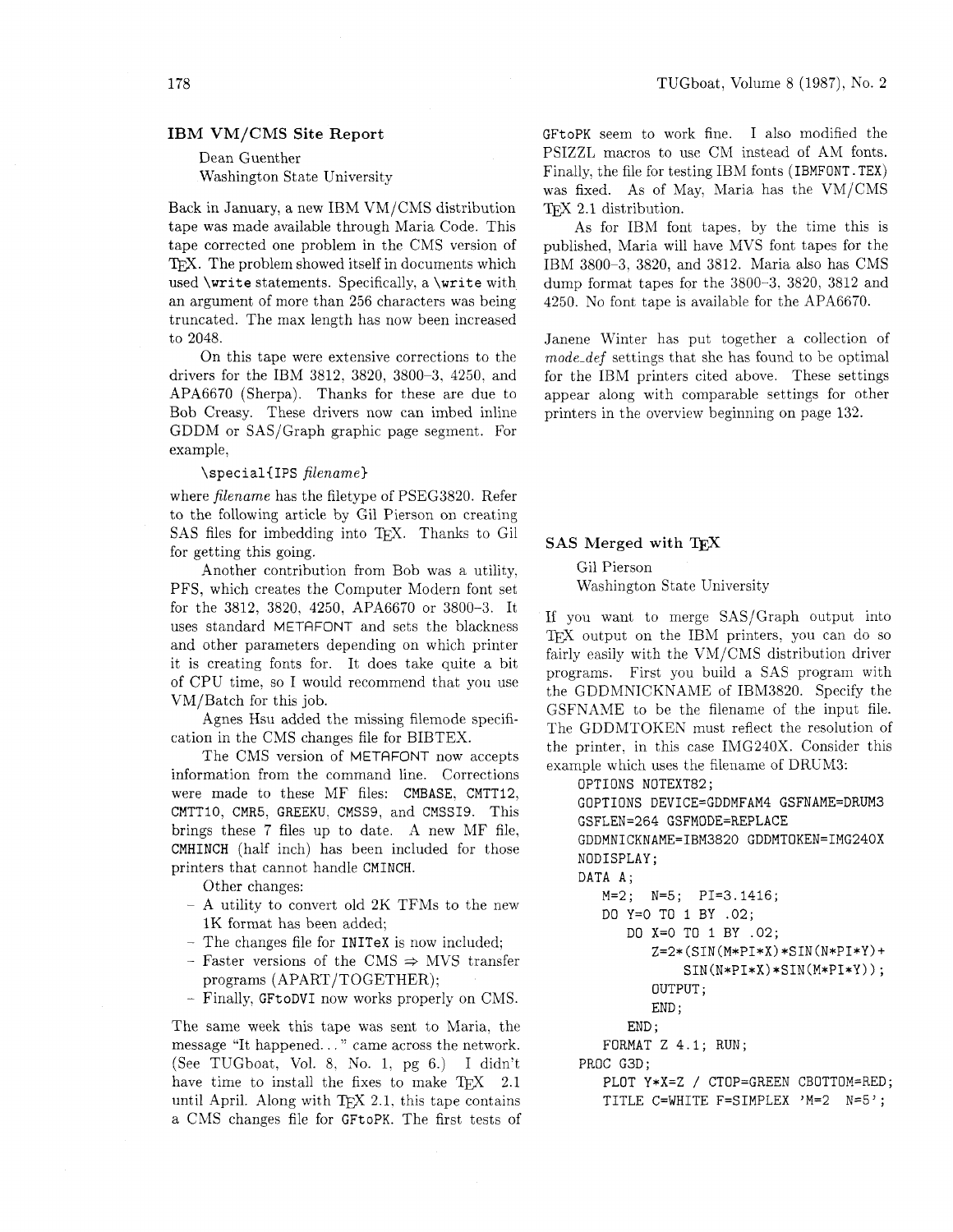Next. you must create a PROFILE ADMDEFS file which must have the filename included, in this case DRUM3.

```
NICKNAME NAME=IBM3820, 
   TONAME= (DRUM3, PSEG3820) , 
   PROCOPT= ( (CDPFTYPE, SEC) , 
              (HRIFORMT,CDPF), 
   (HRISPILL ,NO) , (HRISWATH ,1) , 
   (HRIPSIZE,30,30,TENTHS), 
   (PRINTCTL,6,0,l,66,0,0,0))
```

```
Then call SAS to create the file: 
    GLOBAL TXTLIB ADMGLIB ADMPLIB 
    SAS DRUM3
```
The file created is DRUM3 PSEG3820. which can be included with a **\special.** It has the form.

```
\specialCIPS filename)
```
where *filename* is DRUM3 in this case. For example. **\no indent** 

```
.... in the graph illustrated below: 
... in the graph illustrated below:
```

```
\special{IPS drum31 
\vskip 3in 
\no indent 
Notice the values on the Y axis, they ..
```

```
vill print as:
```




The above sample was printed on a 240dpi IBM 3820.

## UnixT<sub>F</sub>X

Pierre MacKay University of Washington

The most significant news for this Unix TEX site report is that a System V port for the AT&T 3B2 has been completed by Lou Salkind of NYU, and is now part of the regular Unix distribution. This port depends on the System V version of the BSD4.x pc compiler. and is still limited by the fundamentalist rejection of the default. or "others" case in Pascal case statements It is therefore necessary to find a source for pxp (the BSD4.x Pascal source prettyprinter) and to make use of the still undocumented  $-0$   $-f$  flags which wrap up every case statement in a set-inclusion test. We can now hope that other machine-specific System V ports will follow. It is not clear yet whether the version of Berkeley pc will migrate to non-AT&T systems or whether we should look for new ports perhaps developed with commercially available Pascal compilers. In either case. the System V barrier is at last down, and the other half of the Unix world can now look forward to the availability of QX.

A second approach to System V TFX is Pat Monardo's Common TFX in C, being developed at Berkeley. Working versions of this are already known at a number of sites, and it is currently being upgraded to correspond with TEX Version 2.1. Common TEX is coded in traditional C fashion, without the rich documentation of a **WEB** source, and without the convention of a pool file, but on many architectures it is likely to produce somewhat tighter and faster executable code. It is not yet a part of the Unix TFX distribution.

The move from BSD4.2 to BSD4.3 on VAXen has caused very few serious difficulties. Recompilation is necessary owing to the change in the format of **a. out** files, which also makes it impossible to use the old version of undump.

On Suns. the changes are more radical. There is a large gulf between Sun operating system 3.x and its predecessors. This is further complicated by the difference between Sun-2 and Sun-3 versions of the new 0. S. Sun-3 users (68020 CPU) have no serious trouble with any version of 0. S. 3.x. but Sun-2 users must upgrade to *0.* S. 3.2 before trying to compile T<sub>F</sub>X. It is a measure of the breadth of the Unix TFX community that I first learned from Peter Ilieve in Scotland of some possible improvements in the Sun compilation. The pc that comes with the new Sun 0. S. has adopted the "otherwise" heresy. and provides some other nice features not formerly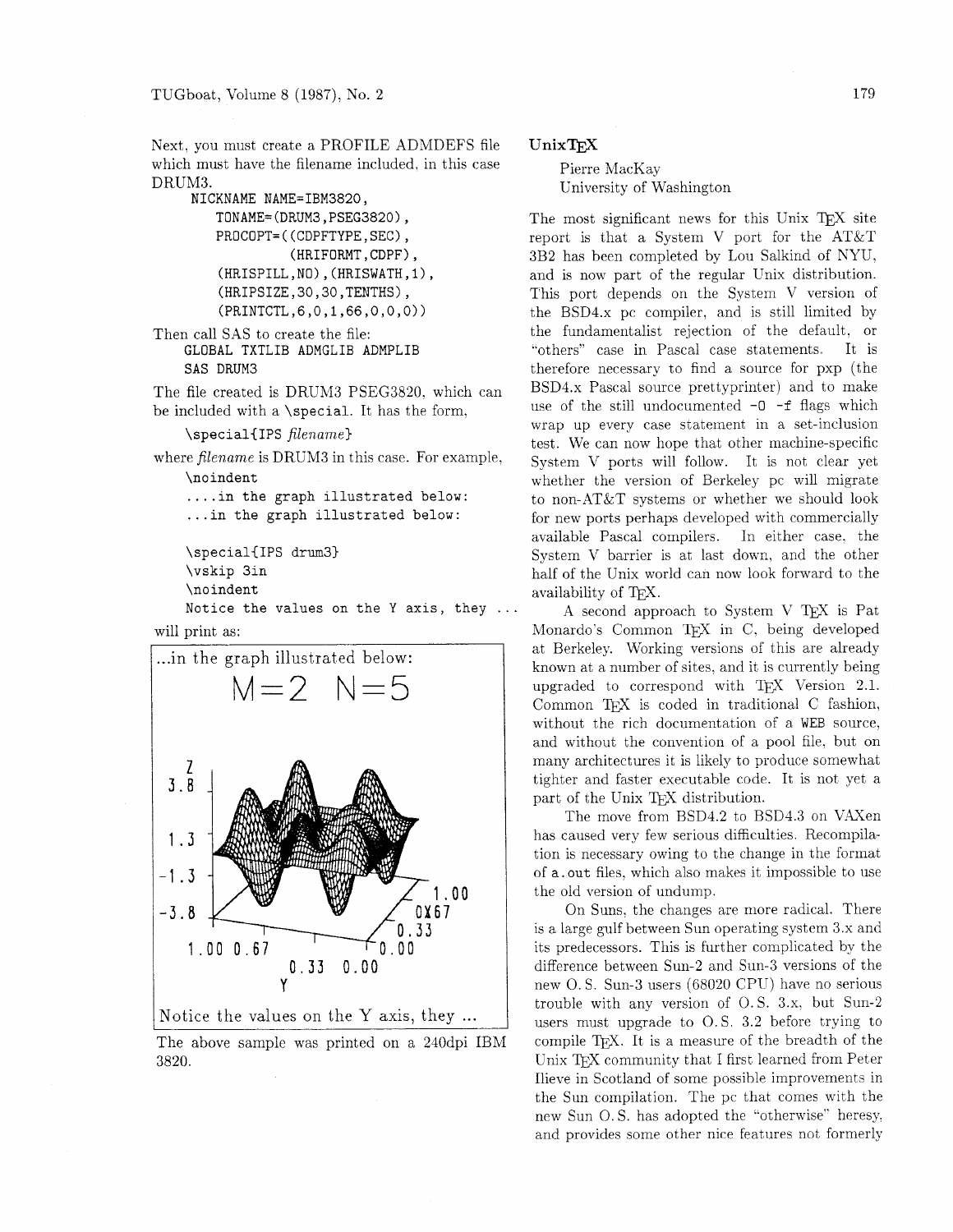available. Moreover, the "optimization" loop in the assembler has been cleaned up. and compilation no longer takes a week of elapsed time. It is now possible to compile the output from tangle directly. without the use of either pxp or the old sed script for breaking up the source file.

We are still working to track down ports for Celerity. Sequent. Intelligent Systems. Gould and others.

Output drivers have remained stable. (Too stable in the case of the dvi-to-PostScript driver.) The best news is that Matt Thomas has rewritten the LN03 driver to support all the varieties of METAFONT output. His driver is now the standard offering on the distribution tape. A good deal of work has recently been done on dvi-to-PostScript drivers. Richard Furuta is presently looking at one possible upgrade developed in Canada. and I am looking at the Unix relevant parts of Nelson Beebe's collection of drivers available from Utah. (The Utah drivers are accompanied by a thorough manual which can be read with profit by anyone concerned with dvi output.) We hope to improve the TFX devices directory in the summer by incorporating a good part of the work mentioned here. We hope also to offer the first genuinely open access to a true high-resolution phototypesetter before the year is out.

### Contents of the distribution

Current versions of standard programs in the distribution:

(in the . /tex82 path)

- $-$  T<sub>E</sub>X 2.1 (implying use of the new cm fonts) (plain.tex version 2.3)
- LATEX 2.09 (release of 19 April. 1986. with corrections to 22 February. 1987)  $(a$ lso SliT<sub>F</sub>X 2.09)
- tangle 2.8
- weave 2.9
- dvitype 2.8
- pltotf 2.3
- tftopl 2.5

(in the . /mf84 path)

- $-$  METAFONT  $1.3$
- $-$  chtopx 1
- gftodvi 1.7
- gftopk 1.3 (changes as published in TUGboat)
- $-$  gftopxl 2.1
- $-$  gftype  $2.2$
- pktopx 2.3 (changes as published in TUGboat)
- pktype 2.2 (changes as published in TUGboat)
- pxtoch 1.1 (with change contributed by William LeFebvre)
- pxtopk 2.3 (changes as published in TUGboat)
- mft 0.3 (a formatting program for METAFONT source files)

Fonts

- Fonts in mf source format. The full Computer Modern as released from Stanford. Utility fonts for character proofs etc. (not made with cmbase.mf). LATEX and SliTEX fonts are also supplied in mf source format.
- Fonts in gf format. Just about all standard shapes and sizes in 118. 200. 210. and 300  $gf(dpi)$  series. The gf files for the principal LbGY symbol fonts are in a separate list. The Euler fonts are supplied in gf format only. (If you want [euler] .mf source files. you should get in touch with the American Mathematical Society, which will make these available under license .)
- $-$  Fonts in pk format. AMS fonts  $-Cyr$ illic. and special symbols (created with old METAFONTin-SAIL) A11 but the \* .590pxl. \*. 1000pxl. \*. 1200pxl and \*. l5OOpxl fonts are in \*. \*pk format. The relevant directories include sh scripts (e.g. makepx1300. sh) for expanding the entire list. See the \*.list files in each font subdirectory for an idea of the size of the expanded font directory.
- Fonts in pxl format. Only the bare minimum set declared in plain. tex. in 590 1000 1200 and 1500 sizes. as mentioned above. See also mcyr. msxm. msyrn (amsfonts).

The distribution has grown to the point of needing a small support organization. which has received a grant from the National Endowment for the Humanities to continue and expand the service of softx-are distribution. Even so. it has become necessary to raise the price slightly. Amateur economists may be amused by the fact that this is one area where volume does not bring lower costs.